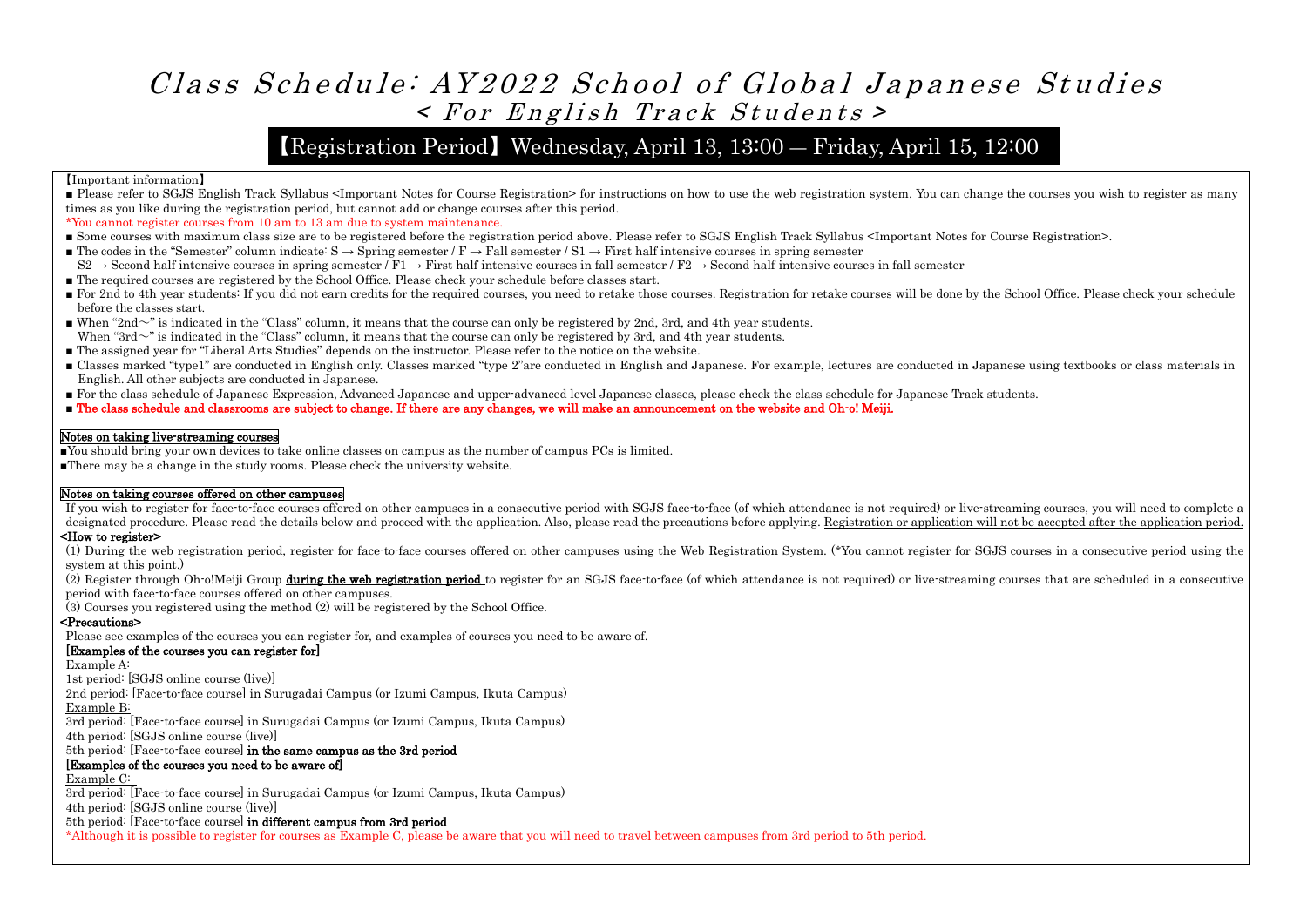#### **AY2022 SGJS English Conversation Hours Changes in Course Information**

| <b>Semester</b> | <b>Instructor</b> | Day | <b>Period</b> | <b>Room</b> | e-mail                   |  |       | 2020 or before | <b>Advertising Industry AB</b>            |                      |  |  |
|-----------------|-------------------|-----|---------------|-------------|--------------------------|--|-------|----------------|-------------------------------------------|----------------------|--|--|
|                 | Ellis, Sara       | Tue |               | 201         | sarakellis@gmail.com     |  |       | 2019 or after  | Journalism in Japan AB                    | $3 \cdot 4$          |  |  |
|                 |                   | Wed |               | 109         |                          |  |       | 2018 or before | Mass Media in Japan AB                    |                      |  |  |
|                 | Davies, Brett     | Tue |               | 407         | davies@meiji.ac.jp       |  |       | 2019 or after  | Japan and Germany AB                      | $1 \cdot 2$          |  |  |
|                 |                   | Wed |               | 304         |                          |  |       | 2018 or before | Japanese-German Comparative Culture AB    |                      |  |  |
| <b>Spring</b>   | Leto, Mario       | Tue |               | 507         | letomario@meiji.ac.jp    |  |       | 2019 or after  | <b>History of Martial Arts Philosophy</b> | $2\sim4$             |  |  |
|                 |                   | Thu |               | <b>Zoom</b> |                          |  |       | 2018 or before |                                           | $2 \cdot 3$          |  |  |
|                 | Weinberg, Joel    | Tue |               | <b>Zoom</b> | weinbergjoel@meiji.ac.jp |  |       | 2019 or after  | <b>Culture of Swords</b>                  | $2\sim4$             |  |  |
|                 |                   | Wed |               | 510         |                          |  |       | 2018 or before |                                           | $3 \cdot 4$          |  |  |
|                 | Garside Paul      | Wed |               | 305         | paulgarside@meiji.ac.jp  |  |       | 2019 or after  | <b>Liberal Arts Studies AB</b>            | depending on the ins |  |  |
|                 |                   | Fri |               | 305         |                          |  |       | 2018 or before |                                           |                      |  |  |
|                 | Ellis, Sara       | Tue | 201           |             | sarakellis@gmail.com     |  |       | 2019 or after  | <b>Integrated Lecture</b>                 | depending on the ins |  |  |
|                 | Davies, Brett     | Tue |               | 407         | davies@meiji.ac.jp       |  |       | 2018 or before |                                           |                      |  |  |
| Fall            | Leto, Mario       | Thu |               | 314         | letomario@meiji.ac.jp    |  | -10   | 2020 or after  | <b>East Asian Studies AB</b>              | $1 \cdot 2$          |  |  |
|                 | Weinberg, Joel    | Wed |               | 510         | weinbergjoel@meiji.ac.jp |  |       | 2019 or before | Asian Studies AB                          |                      |  |  |
|                 | Garside Paul      | Fri |               | 305         | paulgarside@meiji.ac.jp  |  | $-11$ | 2020 or after  | Africa and the Modern World AB            | $2\nu$               |  |  |

Depending on your enrollment year and the course titles, assigned year are

| <br>environment. | $\alpha$ and $\alpha$ is an opportunity for cludding to communicate man calculation, as non actual multiplear monitor, in a communicate and relation<br>We encourage students to take advantage of English Conversation Hours in order to practice their communication skills in English. |     |                          |             | No.                                                                                                                                                                                                                                                                                                   | <b>Enrollment Year</b>                           | <b>Course Title in English</b>         | <b>Assigned Year</b>                           |                                       |
|------------------|-------------------------------------------------------------------------------------------------------------------------------------------------------------------------------------------------------------------------------------------------------------------------------------------|-----|--------------------------|-------------|-------------------------------------------------------------------------------------------------------------------------------------------------------------------------------------------------------------------------------------------------------------------------------------------------------|--------------------------------------------------|----------------------------------------|------------------------------------------------|---------------------------------------|
|                  | Students may join the English Conversation Hour of any faculty member, regardless of whether they take the faculty member's class or not. It is not necessary to                                                                                                                          |     |                          |             |                                                                                                                                                                                                                                                                                                       | 2018 or after                                    |                                        | $1\sim4$                                       |                                       |
|                  | contact a faculty member before a visit to an English Conversation Hour.                                                                                                                                                                                                                  |     |                          |             |                                                                                                                                                                                                                                                                                                       |                                                  | 2017 or before                         | <b>Performing Arts AB</b>                      | $3 \cdot 4$                           |
|                  |                                                                                                                                                                                                                                                                                           |     |                          |             | • English Conversation Hours are generally held face-to-face. However, we do offer a limited number of online English Conversation Hours via Zoom.                                                                                                                                                    |                                                  | 2019 or after                          | <b>Introduction to Journalism Studies</b>      |                                       |
|                  |                                                                                                                                                                                                                                                                                           |     |                          |             | If you would like to join one of the Zoom English Conversation Hours, please get the Zoom link by emailing the faculty member in charge.<br>• English Conversation Hours are only for SGJS students, so please do not share details (faculty email addresses or Zoom links) with anyone outside SGJS. | $\mathbf{2}$                                     | 2018 or before                         | Introduction to Mass Communication             | $1 \cdot 2$                           |
|                  |                                                                                                                                                                                                                                                                                           |     |                          |             | 2021 or after                                                                                                                                                                                                                                                                                         | <b>Advertising Practice and Media Studies AB</b> |                                        |                                                |                                       |
| <b>Semester</b>  | <b>Instructor</b>                                                                                                                                                                                                                                                                         | Day | <b>Period</b>            | <b>Room</b> | e-mail                                                                                                                                                                                                                                                                                                | 3                                                | 2020 or before                         | <b>Advertising Industry AB</b>                 | $1 \cdot 2$                           |
|                  | Ellis, Sara                                                                                                                                                                                                                                                                               | Tue | $\overline{2}$           | 201         | sarakellis@gmail.com                                                                                                                                                                                                                                                                                  | 4                                                | 2019 or after                          | Journalism in Japan AB                         | $3 \cdot 4$                           |
|                  |                                                                                                                                                                                                                                                                                           | Wed | $\boldsymbol{\varDelta}$ | 109         |                                                                                                                                                                                                                                                                                                       |                                                  | 2018 or before                         | Mass Media in Japan AB                         |                                       |
|                  | Davies, Brett                                                                                                                                                                                                                                                                             | Tue | $\boldsymbol{\Delta}$    | 407         | 5.                                                                                                                                                                                                                                                                                                    | 2019 or after                                    | Japan and Germany AB                   | $1 \cdot 2$                                    |                                       |
|                  |                                                                                                                                                                                                                                                                                           | Wed | $\boldsymbol{\Lambda}$   | 304         |                                                                                                                                                                                                                                                                                                       | 2018 or before                                   | Japanese-German Comparative Culture AB |                                                |                                       |
| <b>Spring</b>    | Leto, Mario                                                                                                                                                                                                                                                                               | Tue | $\boldsymbol{\Delta}$    | 507         | etomario@meiji.ac.jp                                                                                                                                                                                                                                                                                  | 6                                                | 2019 or after                          | <b>History of Martial Arts Philosophy</b>      | $2 \sim 4$                            |
|                  |                                                                                                                                                                                                                                                                                           | Thu | 5                        | Zoom        |                                                                                                                                                                                                                                                                                                       |                                                  | 2018 or before                         |                                                | $2 \cdot 3$                           |
|                  | Weinberg, Joel                                                                                                                                                                                                                                                                            | Tue | 5                        | Zoom        | 7                                                                                                                                                                                                                                                                                                     | 2019 or after                                    | <b>Culture of Swords</b>               | $2 \sim 4$                                     |                                       |
|                  |                                                                                                                                                                                                                                                                                           | Wed | $\boldsymbol{\varDelta}$ | 510         |                                                                                                                                                                                                                                                                                                       |                                                  | 2018 or before                         |                                                | $3 \cdot 4$                           |
|                  | Garside Paul                                                                                                                                                                                                                                                                              | Wed | 2                        | 305         | paulgarside@meiji.ac.jp                                                                                                                                                                                                                                                                               | 8                                                | 2019 or after                          | <b>Liberal Arts Studies AB</b>                 | depending on the instructor in charge |
|                  |                                                                                                                                                                                                                                                                                           | Fri | $\overline{4}$           | 305         |                                                                                                                                                                                                                                                                                                       |                                                  | 2018 or before                         |                                                |                                       |
|                  | Ellis, Sara                                                                                                                                                                                                                                                                               | Tue | $\overline{2}$           | 201         | sarakellis@gmail.com                                                                                                                                                                                                                                                                                  | 9                                                | 2019 or after                          | <b>Integrated Lecture</b>                      | depending on the instructor in charge |
|                  | Davies, Brett                                                                                                                                                                                                                                                                             | Tue | $\overline{4}$           | 407         | davies@meiji.ac.jp                                                                                                                                                                                                                                                                                    |                                                  | 2018 or before                         |                                                |                                       |
| Fall             | Leto. Mario                                                                                                                                                                                                                                                                               | Thu | 5                        | 314         | etomario@meiii.ac.ip                                                                                                                                                                                                                                                                                  | 10                                               | 2020 or after                          | <b>East Asian Studies AB</b>                   | $1 \cdot 2$                           |
|                  | Weinberg, Joel                                                                                                                                                                                                                                                                            | Wed |                          | 510         | weinbergjoel@meiji.ac.jp                                                                                                                                                                                                                                                                              |                                                  | 2019 or before                         | <b>Asian Studies AB</b>                        |                                       |
|                  | Garside Paul                                                                                                                                                                                                                                                                              | Fri |                          | 305         | paulgarside@meiji.ac.jp                                                                                                                                                                                                                                                                               | 11                                               | 2020 or after                          | Africa and the Modern World AB                 | $2 \sim 4$                            |
| Notes:           |                                                                                                                                                                                                                                                                                           |     |                          |             |                                                                                                                                                                                                                                                                                                       |                                                  | 2019 or before                         | <b>History of Modern Africa AB</b>             |                                       |
|                  | ■ Office hours are only held during the class periods of each Semester.                                                                                                                                                                                                                   |     |                          |             |                                                                                                                                                                                                                                                                                                       | 11                                               | 2020 or after                          | Africa and the Modern World AB                 | $2~-4$                                |
|                  | Office Hours are not held on on make-up class dates, national holidays, and school holidays.                                                                                                                                                                                              |     |                          |             |                                                                                                                                                                                                                                                                                                       |                                                  | 2019 or before                         | <b>History of Modern Africa AB</b>             |                                       |
|                  | ■ Changes or cancellations of Office Hours will be announced on Oh-o! Meiji.                                                                                                                                                                                                              |     |                          |             |                                                                                                                                                                                                                                                                                                       | 12                                               | 2020 or after                          | <b>European Political Economy AB</b>           | $1 \cdot 2$                           |
|                  |                                                                                                                                                                                                                                                                                           |     |                          |             |                                                                                                                                                                                                                                                                                                       |                                                  | 2019 or before                         | <b>EU Studies AB</b>                           | $3 \cdot 4$                           |
|                  |                                                                                                                                                                                                                                                                                           |     |                          |             |                                                                                                                                                                                                                                                                                                       |                                                  | 2022 or after                          | <b>Japanese Distribution Systems AB</b>        | $2 \sim 4$                            |
|                  |                                                                                                                                                                                                                                                                                           |     |                          |             |                                                                                                                                                                                                                                                                                                       | 13                                               | $2020 - 2021$                          | <b>History of Japanese Marketing System AB</b> | $2 \sim 4$                            |
|                  |                                                                                                                                                                                                                                                                                           |     |                          |             |                                                                                                                                                                                                                                                                                                       |                                                  | 2019 or before                         |                                                | $3 \cdot 4$                           |
|                  |                                                                                                                                                                                                                                                                                           |     |                          |             |                                                                                                                                                                                                                                                                                                       | 14                                               | 2020 or after                          | International Undergraduate Programs in I · II | depending on the instructor in charge |
|                  |                                                                                                                                                                                                                                                                                           |     |                          |             |                                                                                                                                                                                                                                                                                                       |                                                  | 2019 or before                         | Core Courses in I . II                         |                                       |

|  | different |  |
|--|-----------|--|
|  |           |  |

The School of Global Japanese Studies provides many opportunities, every week, to participate in English Conversation Hours.

An English Conversation Hour is an opportunity for students to communicate with other students, as well as an individual faculty member, in a comfortable and relaxed environment.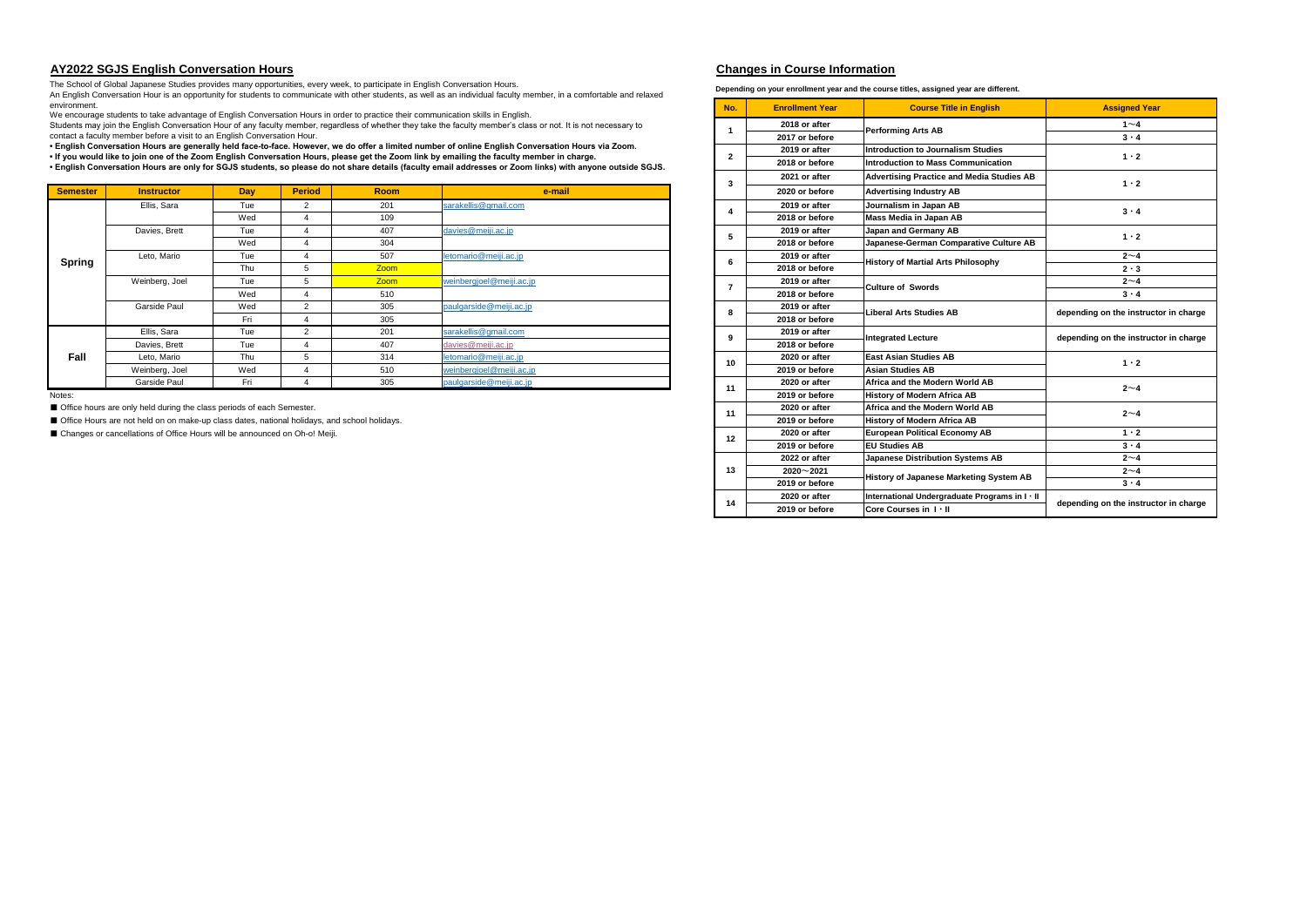|            |                       |                     | 1st Period ( $9:00 \sim 10:40$ )                                                                            |                          |                                 |                          |                                                      | 2nd Period ( $10:50 \sim 12:30$ )                                                                                  |                          |            |                                | 3rd Period ( $13:30 \sim 15:10$ ) |                                        |                                                                                    |                     |            |                               | 4th Period ( $15:20 \sim 17:00$ ) |                                                                                  |                       |                   |                          | 5th period ( $17:10 \sim 18:50$ ) |                                                                                 |                        |                 |                                                  |  |
|------------|-----------------------|---------------------|-------------------------------------------------------------------------------------------------------------|--------------------------|---------------------------------|--------------------------|------------------------------------------------------|--------------------------------------------------------------------------------------------------------------------|--------------------------|------------|--------------------------------|-----------------------------------|----------------------------------------|------------------------------------------------------------------------------------|---------------------|------------|-------------------------------|-----------------------------------|----------------------------------------------------------------------------------|-----------------------|-------------------|--------------------------|-----------------------------------|---------------------------------------------------------------------------------|------------------------|-----------------|--------------------------------------------------|--|
| <b>Day</b> | <b>Categoly</b>       |                     | <b>Subject</b>                                                                                              | Instrouto                | Roon                            | <b>Class</b>             | <b>Number</b>                                        | <b>Subject</b>                                                                                                     | Instrouto                | Roor       | <b>Class</b>                   | Number                            |                                        | <b>Subject</b>                                                                     | Instrouto           | Roor       | <b>Class</b>                  | Museum                            | <b>Subject</b>                                                                   | Instroute             |                   | <b>Class</b>             | Mumber                            | <b>Subject</b>                                                                  |                        |                 | <b>Class</b>                                     |  |
|            | <b>English</b>        |                     |                                                                                                             |                          |                                 |                          |                                                      |                                                                                                                    |                          |            |                                |                                   |                                        | <b>##### S   Practical Drama A</b>                                                 | Torikian            |            | Multi-purpose room 2nd~ / Wed |                                   |                                                                                  |                       |                   |                          |                                   | $\Box$                                                                          |                        |                 |                                                  |  |
|            | Language              |                     |                                                                                                             |                          |                                 |                          |                                                      |                                                                                                                    |                          |            |                                |                                   |                                        | 95288   F Practical Drama B                                                        | Torikian            |            | $2nd \sim /$ Wed              |                                   |                                                                                  |                       |                   |                          |                                   | $\overline{\phantom{a}}$                                                        |                        |                 |                                                  |  |
|            | Required              |                     |                                                                                                             |                          |                                 |                          |                                                      | S Introduction to Academic Studies                                                                                 | Yanagisawa, E            | 314        | $ET/2nd \sim$                  |                                   |                                        | S Global Japanese Studies                                                          | fanagisawa, I       | 314        | ET                            |                                   |                                                                                  |                       |                   |                          |                                   | $\sim$                                                                          |                        |                 |                                                  |  |
|            |                       |                     |                                                                                                             |                          |                                 |                          |                                                      |                                                                                                                    |                          |            |                                |                                   |                                        | F Global Japanese Studies                                                          | Yanagisawa, I       | 314        | FT.                           |                                   |                                                                                  |                       |                   |                          |                                   | $\mathbf{I}$                                                                    |                        |                 |                                                  |  |
|            | Japanes               |                     |                                                                                                             |                          |                                 |                          | a katika                                             |                                                                                                                    |                          |            |                                |                                   | $\Box$                                 |                                                                                    |                     |            |                               | $\mathbf{1}$                      |                                                                                  |                       |                   |                          |                                   | $\Box$                                                                          |                        |                 |                                                  |  |
|            | Language<br>Electives | $96415$ S           | Economics A                                                                                                 | Kusumoto                 | 310                             |                          | 95315 S                                              | French (Intermediate Level) C                                                                                      | Yamade                   | 413        | $2nd \sim$                     |                                   |                                        | 35331 S Spanish (Elementary Level) A                                               | Matsuura            | 406        | Thu1                          | 35335 S                           | Spanish (Intermediate Level) C                                                   | Matsuura              | 406               | $2nd \sim$               |                                   | 6007 S Urbanism and Design A                                                    | Morikawa               | 402             |                                                  |  |
|            |                       | 96416               | F Economics B                                                                                               | Kusumoto                 | 310                             |                          | 95316                                                | F French (Intermediate Level) D                                                                                    | Yamade                   | 413        | $2nd \sim$                     | 95332                             |                                        | F Spanish (Elementary Level) B                                                     | Matsuura            | 406        | Thu1                          | 95336                             | Spanish (Intermediate Level) D                                                   | Matsuura              | 406               | $2nd \sim$               |                                   | 96008 F Urbanism and Design B                                                   | Morikawa               | 402             |                                                  |  |
|            |                       |                     |                                                                                                             |                          |                                 |                          |                                                      | 96035 S Mythology of Mode A                                                                                        | Miyachi                  | 310        |                                |                                   |                                        | 96130 S Comparative Religious Studies                                              | Ward                | 304        |                               |                                   | 96124 S French Culture Studies A                                                 | Udo                   | 311               |                          |                                   | 96258 S French Culture Studies A                                                | Udo                    | 309             | type1                                            |  |
|            |                       |                     |                                                                                                             |                          |                                 |                          |                                                      | 196036 F Mythology of Mode B                                                                                       | Mivachi                  | 310        |                                |                                   |                                        | 96260   F Comparative Religious Studies                                            | Ward                | 304        | type1                         |                                   | 196125   F French Culture Studies B                                              | ubl J                 | 311               |                          |                                   | 196259 F French Culture Studies B                                               | Udo                    | 309             | type1                                            |  |
|            |                       |                     |                                                                                                             |                          |                                 |                          |                                                      | 96016 S European Political Economy A                                                                               | Suzuki, K                | Hall       |                                |                                   |                                        | 96156 S Japanese Cultural traditions A                                             | Watari              | 413        | $3rd \sim$                    | 96144                             | 196143 S Contemporary American Society A                                         | Kanazawa              | 310               | $3rd \sim$               |                                   | 96433 S Sports and Physical Exercise A                                          | Watanabe, S            | Multi-number in |                                                  |  |
|            |                       |                     |                                                                                                             |                          |                                 |                          |                                                      | 96018   F European Political Economy B                                                                             | Suzuki, K                | Hall       |                                |                                   |                                        | 96157   F Japanese Cultural traditions B<br>96172 S History of Japanese A          | Watari<br>Tanaka, M | 413<br>308 | $3rd -$<br>$2nd \sim$         |                                   | F Contemporary American Society B<br>96162 S Japanese Religion A                 | Kanazawa<br>Ward      | 310<br>307        | $3rd -$<br>$3rd \sim$    | 96437                             | F Sports and Physical Exercise C                                                | Watanabe, S            | Multi-purpose   |                                                  |  |
|            |                       |                     |                                                                                                             |                          |                                 |                          | $\mathcal{L}$                                        |                                                                                                                    |                          |            |                                |                                   |                                        | 96173   F History of Japanese B                                                    | Tanaka, M           | 205        | $2nd \sim$                    |                                   | 196163   F Japanese Religion B                                                   | Ward                  | 304               | $3rd \sim$               |                                   | $\mathbf{I}$                                                                    |                        |                 |                                                  |  |
|            |                       |                     |                                                                                                             |                          |                                 |                          | $\mathbf{I}$                                         |                                                                                                                    |                          |            |                                |                                   |                                        | 196419 S Western History A                                                         | Kanazawa            | 310        |                               |                                   | 96434 S Sports and Physical Exercise B                                           | Sakai T               | Multi-purpose roo |                          |                                   | $\mathbf{I}$                                                                    |                        |                 |                                                  |  |
|            |                       |                     |                                                                                                             |                          |                                 |                          |                                                      |                                                                                                                    |                          |            |                                |                                   |                                        | 96420 F Western History B                                                          | Kanazawa            | 310        |                               |                                   | 96440 F Sports and Physical Exercise D                                           | Sakai, T              | Multi-purpose ro  |                          |                                   |                                                                                 |                        |                 |                                                  |  |
|            |                       |                     |                                                                                                             |                          |                                 |                          |                                                      |                                                                                                                    |                          |            |                                |                                   |                                        |                                                                                    |                     |            |                               | 96347 S                           | Liberal Arts Studies A                                                           | Watari                | 314               |                          |                                   |                                                                                 |                        |                 |                                                  |  |
|            | <b>Seminar</b>        |                     |                                                                                                             |                          |                                 |                          |                                                      |                                                                                                                    | Ozeki                    | 504        |                                |                                   |                                        |                                                                                    | Morikawa            | 506        |                               |                                   | 196362   FLiberal Arts Studies B<br>Seminar 3A                                   | Watari<br>Mizobe      | 314<br>204        |                          |                                   |                                                                                 | Suzuki, K              | 510             |                                                  |  |
|            |                       |                     |                                                                                                             |                          |                                 |                          |                                                      | S<br>F Seminar 3B                                                                                                  | Ozeki                    | 504        |                                |                                   |                                        | S<br>F Seminar 3A                                                                  | Morikawa            | 506        |                               |                                   | F Seminar 3B                                                                     | Mizobe                | 204               |                          |                                   | S<br>F Seminar 4B                                                               | Suzuki K               | 510             |                                                  |  |
|            |                       |                     |                                                                                                             |                          |                                 |                          | $\mathbf{I}$                                         |                                                                                                                    |                          |            |                                |                                   |                                        | - S Seminar 4A                                                                     | Ozeki               | 504        |                               |                                   | - S Seminar 4A                                                                   | Suzuki, K             | 510               |                          |                                   | - S Seminar 4A                                                                  | Mizobe                 | 204             |                                                  |  |
|            |                       |                     |                                                                                                             |                          |                                 |                          | $\mathbf{I}$                                         |                                                                                                                    |                          |            |                                |                                   |                                        | F Seminar 4B                                                                       | Ozeki               | 504        |                               |                                   | F Seminar 4B                                                                     | Suzuki, K             | 510               |                          |                                   | F Seminar 4B                                                                    | Mizobe                 | 204             |                                                  |  |
|            |                       |                     |                                                                                                             |                          |                                 |                          |                                                      |                                                                                                                    |                          |            |                                |                                   | $\mathbb{R}$                           |                                                                                    |                     |            |                               |                                   | S Seminar 4A                                                                     | Morikawa              | 506               |                          |                                   | $\mathcal{L}$                                                                   |                        |                 |                                                  |  |
|            | English               |                     |                                                                                                             |                          |                                 | Wed2                     | $\mathbf{1}$                                         |                                                                                                                    |                          | 408        | $2nd \sim$                     |                                   | - 11                                   |                                                                                    |                     |            |                               |                                   | -     F Seminar 4B                                                               | Morikawa              | 506<br>308        | $2nd \sim$ / Fri         |                                   | $\blacksquare$                                                                  |                        |                 |                                                  |  |
|            | Language              |                     | 95286 F Integrated English B                                                                                | Davies                   | 202                             |                          |                                                      | 95289 S Literature Reading A<br>95291   F Literature Reading B                                                     | Rugen<br>Rugen           | 408        | $2nd \sim$                     |                                   | $\overline{\phantom{a}}$               |                                                                                    |                     |            |                               |                                   | 95285 F Integrated English A                                                     | Rugen                 |                   |                          |                                   | $\Box$                                                                          |                        |                 |                                                  |  |
|            |                       |                     |                                                                                                             |                          |                                 |                          |                                                      |                                                                                                                    |                          |            |                                |                                   | ╅                                      |                                                                                    |                     |            |                               |                                   |                                                                                  |                       |                   |                          |                                   | $\pm$                                                                           |                        |                 |                                                  |  |
|            |                       |                     |                                                                                                             |                          |                                 |                          | .                                                    |                                                                                                                    |                          |            |                                |                                   | $\Box$                                 |                                                                                    |                     |            |                               | $\mathbf{I}$                      |                                                                                  |                       |                   |                          |                                   | ПT                                                                              |                        |                 |                                                  |  |
|            | Required              |                     |                                                                                                             |                          |                                 |                          | $\Box$<br>and the state                              |                                                                                                                    |                          |            |                                |                                   | ┯                                      |                                                                                    |                     |            |                               |                                   | S Research Paper Writing<br>-     F Speech & Presentation                        | Garside<br>Garside    | 404<br>404        | <b>FT</b><br><b>FT</b>   |                                   | H<br>H                                                                          |                        |                 |                                                  |  |
|            |                       |                     | S   Elementary Japanese (General)                                                                           | $X_{11}$                 | Real-time Delivery ET / Exchang |                          |                                                      | S Upper-intermediate Japanese (General) Hayashi                                                                    |                          |            | Real-time Delivery ET / Exchan |                                   | $\overline{\phantom{a}}$               |                                                                                    |                     |            |                               |                                   | 95509 S Integrated Japanese A                                                    | Jimi                  | 514               | *Inti. students can      |                                   | $\Box$                                                                          |                        |                 |                                                  |  |
|            | Language              |                     | F Elementary Japanese (General)                                                                             | $X_{11}$                 | 514                             | ET / Exchang             |                                                      | F Upper-intermediate Japanese (General) Havashi                                                                    |                          | 503        | ET / Exchan                    |                                   |                                        |                                                                                    |                     |            |                               | 95511                             | Introduction to Advanced Academic Japanese A                                     | Jimi                  | 514               | *Inti. students ca       |                                   | ┿                                                                               |                        |                 |                                                  |  |
|            |                       |                     | Intermediate Japanese (General)                                                                             | Hayashi                  | Real-time Deliv                 | ET / Exchang             |                                                      |                                                                                                                    |                          |            |                                |                                   |                                        |                                                                                    |                     |            |                               |                                   |                                                                                  |                       |                   |                          |                                   |                                                                                 |                        |                 |                                                  |  |
|            | Electives             | 195321 S            | - FlIntermediate Japanese (General)<br>Chinese (Elementary Level) A                                         | Havashi<br>Ishiguro      | 502<br>510                      | FT / Fxchan<br>Fri1      | $\overline{\phantom{a}}$                             | 95311 S French (Elementary Level) A                                                                                | Kotani, N                | 208        | Fri3                           |                                   | $\top$                                 | 95313 S French (Intermediate Level) A                                              | Kotani, N           | 502        | $2nd \sim$                    |                                   | 95301 S German (Elementary Level) A                                              | Mori                  | 508               | Thus 3                   |                                   | T<br>95303 S German (Intermediate Level) A                                      | Mori                   | 508             | $2nd \sim$                                       |  |
|            |                       |                     | 195322   F Chinese (Elementary Level) B                                                                     | Ishiguro                 | 510                             | Fri1                     |                                                      | 95312   F French (Elementary Level) B                                                                              | Kotani, N                | 208        | Fri3                           |                                   |                                        | 95314 F French (Intermediate Level) B                                              | Kotani, N           | 502        | $2nd \sim$                    |                                   | 95302   F German (Elementary Level) B                                            | Mori                  | 508               | Thu3                     |                                   | 95304   F German (Intermediate Level) B                                         | Mori                   | 508             | $2nd \sim$                                       |  |
|            |                       | 196194              | F1 Performing Arts A                                                                                        | Hagiwara                 | 308                             | tyne1/Fri3               |                                                      | 195323 S Chinese (Intermediate Level) A                                                                            | Ishiguro                 | 410        | $2nd \sim$                     |                                   |                                        | 95341 S Korean (Elementary Level) A                                                | Choi                | 405        | Fri3                          |                                   | 95342 S Korean (Elementary Level) A                                              | Choi                  | 405               | Fri4                     |                                   | 196078 S   Hospitality Management Studies A                                     | (im. Jinman            | 310             |                                                  |  |
|            |                       | 196195              | F2 Performing Arts B                                                                                        | Hagiwara                 | 308                             | type1/Fri3               | 95324                                                | F Chinese (Intermediate Level) B                                                                                   | Ishiguro                 | 410        | $2nd \sim$                     | 95343                             |                                        | F Korean (Elementary Level) B                                                      | Choi                | 405        | Fri3                          | 95344                             | F Korean (Elementary Level) B                                                    | Choi                  | 405               | Fri4                     | 86079                             | F Hospitality Management Studies B                                              | im, Jinman             | 310             |                                                  |  |
|            |                       | 196045<br>196046    | Tourism Management A<br>F Tourism Management B                                                              | Sato. I<br>Sato I        | Hall<br>Hall                    |                          | $s$ $ $ $s$ $ $                                      | History of Japanese Comics A<br>96024 F History of Japanese Comics B                                               | Miyamoto<br>Mivamoto     | 402<br>402 | $2nd \sim$<br>$2nd \sim$       |                                   |                                        | 95345 S   Korean (Intermediate Level) A<br>95346   F Korean (Intermediate Level) B | Yi<br>Yi            | 513<br>513 | $2nd \sim$<br>$2nd \sim$      |                                   | 95347 S Korean (Intermediate Level) C<br>95348   F Korean (Intermediate Level) D | Yi<br>Yi              | 513<br>513        | $2nd \sim$<br>$2nd \sim$ |                                   | 196055 F2 Journalism in Japan B<br>96196 S Japanese Politics A                  | Sakai, M<br>Vassiliouk | 510<br>408      | $3rd \sim \sqrt{T}$ ue4<br>type1                 |  |
|            |                       | 196230 S            | <b>Hospitality Management Studies A</b>                                                                     | Quek                     | 310                             | type1                    |                                                      | 96037 S Japanese Social Systems A                                                                                  | Suzuki, K                | Hall       | type2                          |                                   |                                        | 96209 S Tourism Management A                                                       | Sato, I             | Hall       | type1                         |                                   | 96055 F2 Journalism in Japan B                                                   | Sakai, M              | 510               | $3rd \sim 7$ Tue         |                                   | 96197   F Japanese Politics B                                                   | Vassiliouk             | 408             | type1                                            |  |
|            |                       |                     | 196231   F Hospitality Management Studies B                                                                 | Quek                     | 310                             | type1                    |                                                      | 196039   F Japanese Social Systems B                                                                               | Suzuki, K                | Hall       | type2                          |                                   |                                        | 96210   F Tourism Management B                                                     | Sato, I             | Hall       | type1                         |                                   | 96234 S International Relations A                                                | Vassiliouk            | 408               | type1                    |                                   | 96272 S1 Japanese Representational Arts A                                       | Majima                 | Hall            | Tue4                                             |  |
|            |                       | 196052 S            | Technology and the Japanese Society A Tanaka, Ema                                                           |                          | 307                             |                          |                                                      | 96275 S Japanese Cinema A                                                                                          | Scherman                 | 411        | type1/3rd~                     |                                   |                                        | 96545 S Sociology A                                                                | Moroi               | 408        | type1                         |                                   | 96235   F International Relations B                                              | Vassiliouk            | 408               | type1                    |                                   | 196273 S Japanese Representational Arts B                                       | Nakamura               | 302             | type1                                            |  |
|            |                       | 196053<br>196211    | Technology and the Japanese Society B   Tanaka, Ema<br>Business Culture in Contemporary Japan A   Ogasawara |                          | 307<br>508                      | type1/2nd~               | 96139 S                                              | History of Islam A<br>196140 F History of Islam B                                                                  | Oku<br>Oku               | 312<br>312 | $3rd \sim$<br>$3rd \sim$       | 96546                             |                                        | F Sociology B<br>96559 S Practicum in Global Japanese Studies C                    | Moroi<br>Quek       | 408<br>201 | type1                         | 96272 S1                          | Japanese Representational Arts A<br>96271 S Japanese Representational Arts A     | Majima                | Hall<br>302       | Tue5                     |                                   | 96148 S1 Modern Japanese Literature A<br>196149 S2 Modern Japanese Literature B | Kotani, E<br>Kotani, E | 414<br>414      | $2nd \sim \sqrt{T}ue$<br>$2nd \sim \sqrt{T}$ ue4 |  |
|            |                       |                     | 196212   F Business Culture in Contemporary Japan B   Ogasawara                                             |                          | 508                             | type1/2nd∼               |                                                      | 196426 S Geography A                                                                                               | Naruhashi                | 307        | Not pair with T                |                                   |                                        | 96561 F Practicum in Global Japanese Studies D                                     | Quek                | 201        | type1<br>type1                |                                   | 96148 S1 Modern Japanese Literature A                                            | Nakamura<br>Kotani, E | 414               | type1<br>2nd $\sim$ /Tue |                                   | 196155   F Edo Studies B                                                        | Watari                 | 403             | $3rd \sim$                                       |  |
|            |                       | 196238 SI           | Japanese Distribution Systems A Toda                                                                        |                          | 208                             | type1/2nd~               |                                                      | 96428 F Geography B                                                                                                | Naruhashi                | 307        | Not pair with T                |                                   |                                        | 96352 S Liberal Arts Studies A                                                     | Segawa              | 503        |                               |                                   | 96149 S2 Modern Japanese Literature B                                            | Kotani, E             | 414               | $2nd \sim \sqrt{T}$ ue   |                                   | 96164   F1 Japanese Linguistics A                                               | Tanaka, M              | 414             | Tue4                                             |  |
|            |                       |                     | 196239   F Japanese Distribution Systems B                                                                  | Toda                     | 208                             | type $1/2$ nd $\sim$     |                                                      | 196453 S Practicum in Global Japanese Studies A Yamawaki                                                           |                          | 601        |                                |                                   |                                        | 96368 F Liberal Arts Studies B                                                     | Segawa              | 503        |                               |                                   | 96164 F1 Japanese Linguistics A                                                  | Tanaka, M             | 414               | Tue5                     |                                   | 196165 F2 Japanese Linguistics B                                                | Tanaka, M              | 414             | Tue4                                             |  |
|            |                       | 196093 S<br>196255  | Issues in Intercultural Communities   Yamawaki                                                              |                          | 515                             |                          | 96146                                                | 96145 S Cultural Studies in Budo (Japanese Martial Arts) A<br>F Cultural Studies in Budo (Japanese Martial Arts) B | Nagao                    | 510<br>510 |                                | 9637                              |                                        | 96359 S Liberal Arts Studies A<br>F Liberal Arts Studies B                         | Kim, Jemm           | 512        |                               | 96341                             | 96165 F2 Japanese Linguistics B                                                  | Tanaka, M.            | 414<br>510        | Tue5                     | 96341                             | 196339 S Social Collaboration Course A                                          | Quek                   | 516             | Tue4                                             |  |
| <b>Tue</b> |                       | 196098              | Issues in Immigration Policy<br>International Education and Exchanges A   Kobayashi Real-time Delive        | Yamawaki                 | 515                             | type2/3rd-               |                                                      | 96216 S Technology and the Japanese Society A Tanaka, Ema                                                          | Nagao                    | 412        | type1                          |                                   | a kara                                 |                                                                                    | Kim, Jemm           | 512        |                               |                                   | Social Collaboration Course D                                                    | Sakai, M              |                   | Tue5                     |                                   | Social Collaboration Course D<br>and the state                                  | Sakai, M               | 510             |                                                  |  |
|            |                       | 196099              | F International Education and Exchanges B   Kobayashi Real-time Delive                                      |                          |                                 |                          |                                                      | 96217 F Technology and the Japanese Society B Tanaka, Ema                                                          |                          | 204        | type1                          |                                   | $\mathbf{I}$                           |                                                                                    |                     |            |                               |                                   |                                                                                  |                       |                   |                          |                                   | $\mathbf{I}$                                                                    |                        |                 |                                                  |  |
|            |                       | 196118 S1           | Japan and Germany A                                                                                         | Hagiwara                 | 308                             | Fri3<br>Fig. 3           |                                                      | 96348 S Liberal Arts Studies A                                                                                     | Ogasawara                | 504<br>504 |                                |                                   | $\mathbb{R}$                           |                                                                                    |                     |            |                               |                                   |                                                                                  |                       |                   |                          |                                   | $\mathbb{R}$                                                                    |                        |                 |                                                  |  |
|            |                       | 196119 S2<br>196122 | Japan and Germany B<br>Introduction to the History of Film A Segawa                                         | Hagiwara                 | 308<br>516                      |                          |                                                      | 196363 Filiberal Arts Studies B<br>96360 S Liberal Arts Studies A                                                  | Ogasawara<br>Toda        | 305        |                                |                                   | $\overline{1}$                         |                                                                                    |                     |            |                               |                                   |                                                                                  |                       |                   |                          |                                   | $\overline{1}$                                                                  |                        |                 |                                                  |  |
|            |                       | 196123              | F Introduction to the History of Film B Segawa                                                              |                          | 516                             |                          |                                                      | 96375 F Liberal Arts Studies B                                                                                     | Toda                     | 305        |                                |                                   |                                        |                                                                                    |                     |            |                               |                                   |                                                                                  |                       |                   |                          |                                   | ╅                                                                               |                        |                 |                                                  |  |
|            |                       | 196168 S            | Japanese Language Teaching (Vocabulary) A Komori                                                            |                          | 410                             |                          |                                                      |                                                                                                                    |                          |            |                                |                                   | ─────────────────────────              |                                                                                    |                     |            |                               |                                   |                                                                                  |                       |                   |                          |                                   | $\top$                                                                          |                        |                 |                                                  |  |
|            |                       | 196169              | F Japanese Language Teaching (Vocabulary) B                                                                 | Komori                   | 410                             |                          |                                                      |                                                                                                                    |                          |            |                                |                                   |                                        |                                                                                    |                     |            |                               |                                   |                                                                                  |                       |                   |                          |                                   | $\mathbf{I}$                                                                    |                        |                 |                                                  |  |
|            |                       | 196285 S<br>196286  | English Linguistics A<br>F English Linguistics B                                                            | Oya<br>Ova               | 312<br>312                      | type1/3rd~<br>type1/3rd- |                                                      |                                                                                                                    |                          |            |                                |                                   |                                        |                                                                                    |                     |            |                               |                                   |                                                                                  |                       |                   |                          |                                   | $\mathbf{I}$                                                                    |                        |                 |                                                  |  |
|            |                       | 196425              | Geography A                                                                                                 | Naruhashi                | 402                             | Not pair with T          |                                                      |                                                                                                                    |                          |            |                                |                                   |                                        |                                                                                    |                     |            |                               |                                   |                                                                                  |                       |                   |                          |                                   | $\blacksquare$                                                                  |                        |                 |                                                  |  |
|            |                       | 196427              | F Geography B                                                                                               | Naruhashi                | 402                             | Not pair with Tu         |                                                      |                                                                                                                    |                          |            |                                |                                   |                                        |                                                                                    |                     |            |                               |                                   |                                                                                  |                       |                   |                          |                                   | $\mathcal{L}$                                                                   |                        |                 |                                                  |  |
|            |                       | <b>2.</b> Baaan     | Anthropology A                                                                                              | Horiguchi                | 412                             | tyne1                    | $\overline{\phantom{a}}$                             |                                                                                                                    |                          |            |                                |                                   | <u> T</u>                              |                                                                                    |                     |            |                               |                                   |                                                                                  |                       |                   |                          |                                   | - 12                                                                            |                        |                 |                                                  |  |
|            | <b>Seminar</b>        |                     | Seminar 3A<br>F Seminar 3B                                                                                  | Kim, Jemma<br>Kim, Jemma | 513<br>513                      |                          |                                                      | S Seminar 4A<br>F Seminar 4B                                                                                       | Kim, Jemma<br>Kim. Jemma | 513<br>513 |                                |                                   |                                        | S Seminar 3A<br>F Seminar 3B                                                       | Komori<br>Komori    | 313<br>313 |                               |                                   | S Seminar 3A<br>F Seminar 3B                                                     | Watari<br>Watari      | 305<br>305        |                          |                                   | S Seminar 4A<br>$-$     F Seminar 4B                                            | Yokota<br>Yokota       | 512<br>512      |                                                  |  |
|            |                       |                     |                                                                                                             |                          |                                 |                          | $\overline{\phantom{a}}$                             |                                                                                                                    |                          |            |                                |                                   |                                        | S Seminar 3A                                                                       | Kobayashi           | 505        |                               |                                   | S Seminar 3A                                                                     | Yokota                | 512               |                          |                                   | - S Seminar 4A                                                                  | Fujimoto               | 1302            |                                                  |  |
|            |                       |                     |                                                                                                             |                          |                                 |                          |                                                      |                                                                                                                    |                          |            |                                |                                   |                                        | F Seminar 3B                                                                       | Kobayashi           | 505        |                               |                                   | F Seminar 3B                                                                     | Yokota                | 512               |                          |                                   | S Seminar 4B                                                                    | Fujimoto               | 1302            |                                                  |  |
|            |                       |                     |                                                                                                             |                          |                                 |                          | $\color{red}+$                                       |                                                                                                                    |                          |            |                                |                                   | $\mathbf{1}$                           |                                                                                    |                     |            |                               |                                   | - S Seminar 3A                                                                   | Ogasawara             | 314               |                          |                                   | $-S$ Seminar 3A                                                                 | Miyamoto               | 502             |                                                  |  |
|            |                       |                     |                                                                                                             |                          |                                 |                          | المالي                                               |                                                                                                                    |                          |            |                                |                                   | $\overline{\phantom{a}}$               |                                                                                    |                     |            |                               |                                   | F Seminar 3B                                                                     | Ogasawara             | 314               |                          |                                   | - F Seminar 3B                                                                  | Mivamoto               | 502             |                                                  |  |
|            |                       |                     |                                                                                                             |                          |                                 |                          | $\overline{\phantom{0}}$<br>$\overline{\phantom{a}}$ |                                                                                                                    |                          |            |                                |                                   | a katika I<br>$\overline{\phantom{a}}$ |                                                                                    |                     |            |                               |                                   | S Seminar 3A<br>- F Seminar 3B                                                   | Oh<br>Oh              | 501<br>501        |                          |                                   | S Seminar 4A<br>- I FISeminar 4B                                                | Oya<br>Ova             | 513<br>513      |                                                  |  |
|            |                       |                     |                                                                                                             |                          |                                 |                          | $\overline{\phantom{0}}$                             |                                                                                                                    |                          |            |                                |                                   |                                        |                                                                                    |                     |            |                               |                                   |                                                                                  | Segawa                | 503               |                          |                                   | 6th Period (19:00 $\sim$ 20:40)                                                 |                        |                 |                                                  |  |
|            |                       |                     |                                                                                                             |                          |                                 |                          |                                                      |                                                                                                                    |                          |            |                                |                                   |                                        |                                                                                    |                     |            |                               |                                   | S<br>F<br>Seminar 4B                                                             | Segawa                | 503               |                          |                                   |                                                                                 |                        |                 |                                                  |  |
|            |                       |                     |                                                                                                             |                          |                                 |                          | 士<br>$\mathcal{L}$                                   |                                                                                                                    |                          |            |                                |                                   | $\mathbf{I}$<br>$\mathcal{L}$          |                                                                                    |                     |            |                               |                                   | $-$ S Seminar 4A<br>F Seminar 4B                                                 | Komori<br>Komori      | 313<br>313        |                          |                                   | <b>Subject</b>                                                                  | <b>Instroutor</b>      | Room            | <b>Class</b>                                     |  |
|            |                       |                     |                                                                                                             |                          |                                 |                          | $\mathbb{R}$                                         |                                                                                                                    |                          |            |                                |                                   |                                        |                                                                                    |                     |            |                               |                                   | S Seminar 4A                                                                     | Kobavashi             | 505               |                          |                                   | S Seminar 4A                                                                    | Majima                 | 509             |                                                  |  |
|            |                       |                     |                                                                                                             |                          |                                 |                          |                                                      |                                                                                                                    |                          |            |                                |                                   |                                        |                                                                                    |                     |            |                               |                                   | F Seminar 4B                                                                     | Kohayachi             | 505               |                          |                                   |                                                                                 |                        |                 |                                                  |  |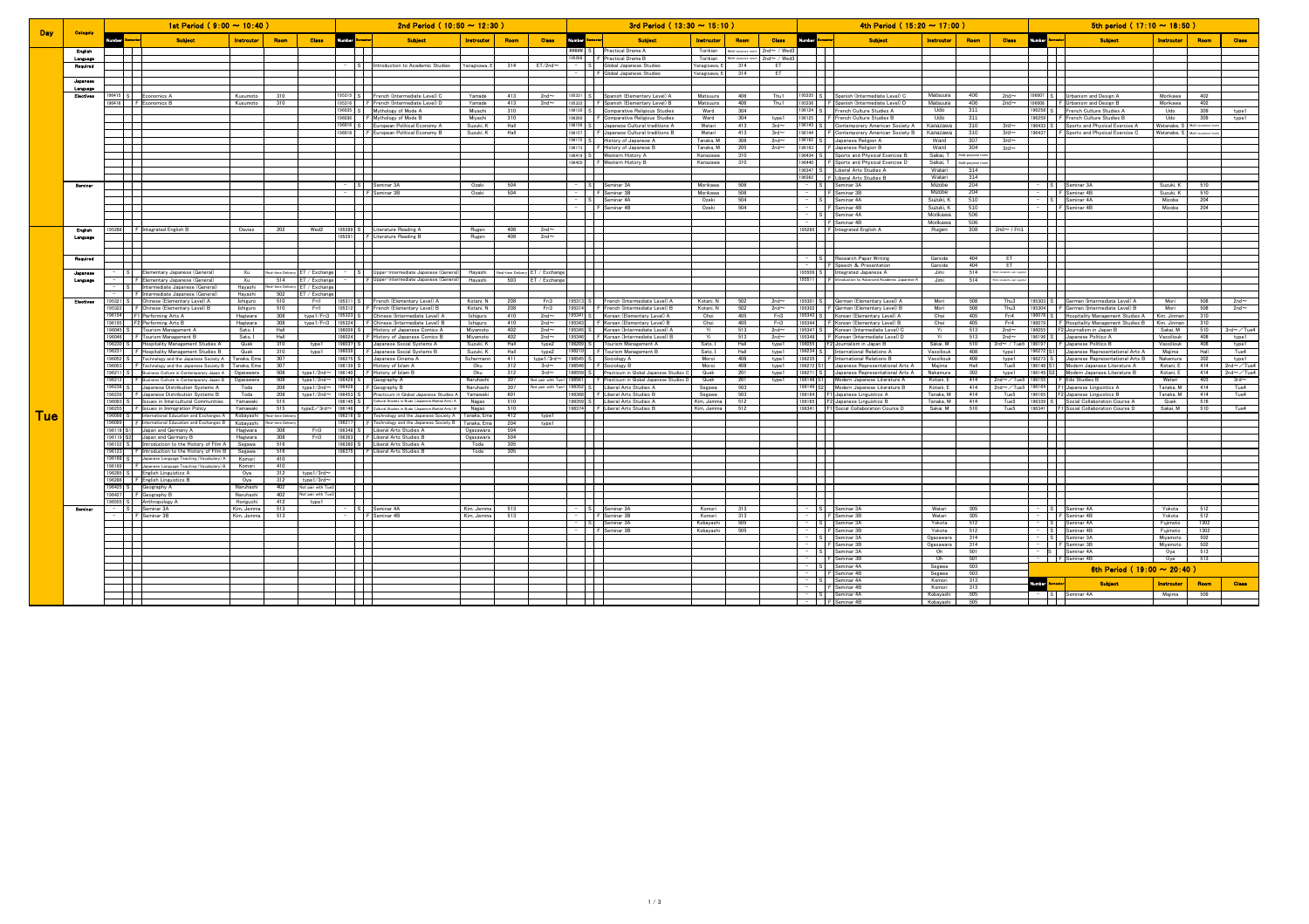|            |                            |                | 1st Period (9:00 $\sim$ 10:40) |                                                                                                                    |                              |                               | 2nd Period ( $10:50 \sim 12:30$ ) |                                         |                                                                                                                      |                          |                                                         | 3rd Period ( $13:30 \sim 15:10$ ) |                     |                                                                                               |                          | 4th Period (15:20 $\sim$ 17:00)         |       |                    |                                                                                                                   |                            |                         | 5th period (17:10 $\sim$ 18:50) |                    |                                                                            |                            |             |                     |
|------------|----------------------------|----------------|--------------------------------|--------------------------------------------------------------------------------------------------------------------|------------------------------|-------------------------------|-----------------------------------|-----------------------------------------|----------------------------------------------------------------------------------------------------------------------|--------------------------|---------------------------------------------------------|-----------------------------------|---------------------|-----------------------------------------------------------------------------------------------|--------------------------|-----------------------------------------|-------|--------------------|-------------------------------------------------------------------------------------------------------------------|----------------------------|-------------------------|---------------------------------|--------------------|----------------------------------------------------------------------------|----------------------------|-------------|---------------------|
| <b>Day</b> | <b>Categoly</b>            |                |                                | <b>Subject</b>                                                                                                     | Instroutor                   | Room                          | <b>Class</b>                      | Numbe                                   | <b>Subject</b>                                                                                                       | Instrouto                | <b>Class</b><br>Room                                    |                                   |                     | <b>Subject</b>                                                                                | Instrouto                | <b>Class</b><br>Roor                    | lumbe |                    | <b>Subject</b>                                                                                                    | Instroutor                 | Room                    | <b>Class</b>                    |                    | <b>Subject</b>                                                             | Instrouto                  | Room        | <b>Class</b>        |
|            |                            |                |                                |                                                                                                                    |                              |                               |                                   |                                         | 195286 F Integrated English B                                                                                        | Davies                   | Tue1<br>511                                             | 195287 S                          |                     | Practical Drama A                                                                             |                          | Torikian Multi-purpose room 2nd~/Mon3   |       |                    |                                                                                                                   |                            |                         |                                 |                    |                                                                            |                            |             |                     |
|            | Language                   |                |                                |                                                                                                                    |                              |                               |                                   |                                         |                                                                                                                      |                          |                                                         | 95288                             |                     | F Practical Drama B                                                                           |                          | Torikian Multi-purpose room 2nd~/Mon    |       |                    |                                                                                                                   |                            |                         |                                 |                    |                                                                            |                            |             |                     |
|            | Required                   |                |                                |                                                                                                                    |                              |                               |                                   |                                         |                                                                                                                      |                          |                                                         |                                   |                     |                                                                                               |                          |                                         |       |                    |                                                                                                                   |                            |                         |                                 |                    |                                                                            |                            |             |                     |
|            | Japanese                   |                |                                | Introductory Japanese(General)                                                                                     |                              | Watanabe, H Real-time Deliver | ET / Exchang                      | $\mathbf{s}$                            | Pre-intermediate Japanese (General)                                                                                  |                          | Takeuchi, H   Real-time Delivery ET / Exchan            |                                   |                     |                                                                                               |                          |                                         |       |                    |                                                                                                                   |                            |                         |                                 |                    |                                                                            |                            |             |                     |
|            | Language                   |                |                                | Introductory Japanese(General)                                                                                     | Watanabe, H                  | 505                           | ET / Exchange                     |                                         | F Pre-intermediate Japanese (General)                                                                                | Takeuchi, H              | 501<br>ET / Exchang                                     |                                   |                     |                                                                                               |                          |                                         |       |                    |                                                                                                                   |                            |                         |                                 |                    |                                                                            |                            |             |                     |
|            |                            |                |                                |                                                                                                                    |                              |                               |                                   |                                         | Pre-advanced Japanese (General)<br>- FIPre-advanced Japanese (General)                                               | Okuhara<br>Okuhara       | Real-time Delivery ET / Exchange<br>512<br>ET / Exchang |                                   |                     |                                                                                               |                          |                                         |       |                    |                                                                                                                   |                            |                         |                                 |                    |                                                                            |                            |             |                     |
|            | Electives                  | 196084 S       |                                | Japanese Distribution Systems A                                                                                    | Toda                         | 515                           | $2nd \sim$                        | 96033 S                                 | Performing Arts A                                                                                                    | Kumagai                  | 311                                                     | 196047 S                          |                     | Business Culture in Contemporary Japan A                                                      | Ogasawara                | Hall<br>$2nd \sim$                      |       | 196182 \$          | Manga Culture A                                                                                                   | Rivera                     | 308                     | type1                           | 196184 S           | Animation Culture A                                                        | Rivera                     | 308         | type1               |
|            |                            | 96085<br>96081 |                                | F Japanese Distribution Systems B<br>F1 Internet and Society B                                                     | Toda<br>Kishi                | 515<br>202                    | $2nd \sim$<br>$2nd \sim$ /Wed2    | 96034<br>96081                          | F Performing Arts B<br>F1 Internet and Society B                                                                     | Kumagai<br>Kishi         | 311<br>$2nd \sim$ /Wedl<br>202                          | 96048<br>96068 S                  |                     | F Business Culture in Contemporary Japan B<br>Urban Transport Systems A                       | Ogasawara<br>Onda        | Hall<br>$2nd \sim$<br>307<br>$3rd \sim$ |       | 196183<br>196025 5 | F Manga Culture B<br>Gender and Representation A                                                                  | Rivera<br>Fujimoto         | 308<br>Hall             | type1<br>$2nd \sim$             | 196185             | F Animation Culture B<br>196218 S Journalism in Japan A                    | Rivera<br>Sakai, M         | 308<br>509  | type1<br>type1/3rd~ |
|            |                            | 196049 S       |                                |                                                                                                                    |                              | 307                           | I-time Deli<br>$3rd \sim$         | 96222 S                                 | Intellectual Property Management from a                                                                              |                          | Real-time Delive<br>307                                 | 880881<br>96241 S                 |                     | F Urban Transport Systems B<br>Asia-Pacific Political Economy A                               | Onda                     | 307<br>$3rd \sim$<br>208                |       | 96026<br>196131 5  | I F Gender and Representation B<br>Comparative Culture A                                                          | Fuiimoto<br>Choi           | Hall<br>311             | $2nd \sim$<br>$2nd \sim$        | 196219<br>196116 S | I F Journalism in Japan B<br>Diversity and Society A                       | Sakai, M<br>Sato, G        | 509<br>Hall | type1/3rd~          |
|            |                            |                |                                | Contents Industry A<br>196050 F Contents Industry B                                                                | Tanaka, Ema I<br>Tanaka, Ema | 307                           | $3rd \sim$                        | 96223                                   | F Intellectual Property Management from a                                                                            | Ogasawara<br>Ogasawara   | type $2/3$ rd $\sim$<br>307<br>type2/3rd~               | 96242                             |                     | F Asia-Pacific Political Economy B                                                            | Kim, Jemma<br>Kim, Jemma | tvpe1<br>208<br>type1                   |       | $2E+05$ S          | Political Science A                                                                                               | Matsui                     | 307                     |                                 | 96117              | F Diversity and Society B                                                  | Sato, G                    | Hall        |                     |
|            |                            |                |                                | 196178 S Psychology and Language Learning A<br>196179 F Psychology and Language Learning B                         | Hiromori                     | 413<br>413                    |                                   | $96232$ S                               | 96064 S Social Security Studies A<br>International Marketing Studies A                                               | Tnaka, H<br>Kawabata     | 601<br>$3rd \sim$<br>602                                |                                   |                     | 196265 S European Urban Customs A<br>196266   F European Urban Customs B                      | Rosner<br>Rosner         | 302<br>type1/3rd~<br>302<br>type1/3rd~  |       | 2E+05 S            | 2E+05   F Political Science B                                                                                     | Matsui<br>Liu              | 307<br>Multi-purpose ro |                                 | 196411 s1          | Sociology A<br>196412   F Sociology B                                      | Suzuki, A<br>Suzuki, A     | 304<br>304  |                     |
|            |                            | 196551 S       |                                | <b>Business Administration A</b>                                                                                   | Hiromori<br>Hsu              | 414                           | type1                             |                                         | 196233 F International Marketing Studies B                                                                           | Kawabata                 | type $1/3$ rd $\sim$<br>602<br>type1/3rd~               |                                   |                     | 196277 S Japanese Religion A                                                                  | Ward                     | 410<br>type1/3rd~                       |       |                    | Sports and Physical Exercise A<br>E+05   F Sports and Physical Exercise B                                         | Liu                        | Multi-purpose roo       |                                 | $196457$ S         | Practicum in Global Japanese Studies C                                     | Fujimoto                   | 309         |                     |
|            |                            |                |                                | 196552   F Business Administration B<br>196345 S Anthropology A                                                    | Hsu<br>Harada                | 414<br>516                    | type1                             | 96090                                   | 196089 S Asia-Pacific Political Economy A<br>F Asia-Pacific Political Economy B Kim, Jemma                           | Kim, Jemma               | 402<br>402                                              | 96417 S                           |                     | 196278 F Japanese Religion B<br><b>Business Administration A</b>                              | Ward<br>Oh               | 410<br>type $1/3$ rd $\sim$<br>402      |       | 2E+05 SI           | Liberal Arts Studies A<br>2F+05 FILiberal Arts Studies B                                                          | Sato, G<br>Sato G          | 414<br>414              |                                 |                    | 96458   F Practicum in Global Japanese Studies D Fujimoto                  |                            | 309         |                     |
|            |                            |                |                                | 196346 F Anthropology B                                                                                            | Harada                       | 516                           |                                   | 96261 S                                 | Comparative Culture A                                                                                                | Rosner                   | 414<br>type $1/2$ nd $\sim$                             | 96418                             |                     | F Business Administration B                                                                   | Oh                       | 402                                     |       | 2E+05 S            | Liberal Arts Studies A                                                                                            | Rosner                     | 302                     | type1                           |                    |                                                                            |                            |             |                     |
|            |                            |                |                                |                                                                                                                    |                              |                               |                                   | 96262<br>196135 SI                      | F Comparative Culture B<br>Film Studies A                                                                            | Rosner<br>Segawa         | 414<br>type1/2nd~<br>312<br>3rd $\thicksim$             | 96537 S<br>96541                  |                     | Liberal Arts Studies A<br><b>F</b> Liberal Arts Studies B                                     | Vassiliouk<br>Vassiliouk | 305<br>type1<br>305<br>type1            |       | 2E+05              | F Liberal Arts Studies B                                                                                          | Rosner                     | 302                     | type1                           |                    |                                                                            |                            |             |                     |
|            |                            |                |                                |                                                                                                                    |                              |                               |                                   | 196136                                  | F Film Studies B                                                                                                     | Segawa                   | 312<br>$3rd \sim$<br>508                                |                                   |                     |                                                                                               |                          |                                         |       |                    |                                                                                                                   |                            |                         |                                 |                    |                                                                            |                            |             |                     |
|            |                            |                |                                |                                                                                                                    |                              |                               |                                   |                                         | 196152 S Japanese Philosophy A<br>96153 F Japanese Philosophy B                                                      | Minobe<br>Minobe         | $2nd \sim$<br>508<br>$2nd \sim$                         |                                   |                     |                                                                                               |                          |                                         |       |                    |                                                                                                                   |                            |                         |                                 |                    |                                                                            |                            |             |                     |
|            |                            |                |                                |                                                                                                                    |                              |                               |                                   | 96450                                   | 96449 S Media Literacy A<br>F Media Literacy B                                                                       | Kishi<br>Tanaka, Ema     | 204<br>Hybrid<br>304                                    |                                   |                     |                                                                                               |                          |                                         |       |                    |                                                                                                                   |                            |                         |                                 |                    |                                                                            |                            |             |                     |
| <b>Wed</b> |                            |                |                                |                                                                                                                    |                              |                               |                                   | 96351 S                                 | Liberal Arts Studies A                                                                                               | Harada, Y                | 503                                                     |                                   |                     |                                                                                               |                          |                                         |       |                    |                                                                                                                   |                            |                         |                                 |                    |                                                                            |                            |             |                     |
|            |                            |                |                                |                                                                                                                    |                              |                               |                                   |                                         | 196367 F Liberal Arts Studies B<br>196332 S Special Lectures on Global Japanese Studies A                            | Harada, Y<br>Toda        | 503<br>514                                              |                                   |                     |                                                                                               |                          |                                         |       |                    |                                                                                                                   |                            |                         |                                 |                    | ┌─┬─                                                                       |                            |             |                     |
|            |                            |                | $\Box$                         |                                                                                                                    |                              |                               |                                   |                                         | 196335   F Special Lectures on Global Japanese Studies B                                                             | Toda                     | 514                                                     |                                   | .                   |                                                                                               |                          |                                         |       |                    | $\mathbf{I}$                                                                                                      |                            |                         |                                 |                    | $\mathbf{I}$                                                               |                            |             |                     |
|            |                            |                | .                              |                                                                                                                    |                              |                               |                                   |                                         | 96343 S1 Social Collaboration Course G<br>196344 S2 Social Collaboration Course G                                    | Sato, I<br>Yamawaki      | 410<br>410                                              |                                   | - 130<br>.          |                                                                                               |                          |                                         |       |                    | .                                                                                                                 |                            |                         |                                 |                    | . .                                                                        |                            |             |                     |
|            | Seminar                    |                |                                |                                                                                                                    |                              |                               |                                   |                                         | - S Seminar 3A                                                                                                       | Quek                     | 504                                                     |                                   |                     | - S Seminar 3A                                                                                | Cho                      | 314                                     |       |                    | - S Seminar 3A                                                                                                    | Segawa                     | 503                     |                                 |                    | S Seminar 3A                                                               | Sato, I                    | 505         |                     |
|            |                            |                |                                |                                                                                                                    |                              |                               |                                   | $ \vert$ s $\vert$                      | F Seminar 3B<br>Seminar 4A                                                                                           | Quek<br>Cho              | 504<br>314                                              |                                   | $  S $              | Seminar 3A<br>F Seminar 3B                                                                    | Kishi<br>Kishi           | 204<br>204                              |       | $-$   s            | $  F $ Seminar 3B<br>Seminar 3A                                                                                   | Segawa<br>Yamawaki         | 503<br>511              |                                 | $-$ LSL.           | F Seminar 3B<br>Seminar 4A                                                 | Sato. I<br>Yamawaki        | 505<br>511  |                     |
|            |                            |                |                                |                                                                                                                    |                              |                               |                                   |                                         |                                                                                                                      |                          |                                                         | $ \vert$ s                        |                     | Seminar 3A                                                                                    | anaka, Ema               | 507                                     |       |                    | $-$ F Seminar 3B                                                                                                  | Yamawaki                   | 511                     |                                 |                    | $-$ F Seminar 4B                                                           | Yamawaki                   | 511         |                     |
|            |                            |                |                                |                                                                                                                    |                              |                               |                                   |                                         |                                                                                                                      |                          |                                                         |                                   |                     | -     F Seminar 3B<br>- S Seminar 4A                                                          | Tanaka, Ema<br>Hagiwara  | 507<br>1302                             |       |                    | $-$ S Seminar 3A<br>-       F Seminar 3B                                                                          | Hagiwara<br>Hagiwara       | 1302<br>1302            |                                 |                    | $ \vert$ S $\vert$ Seminar 4A<br>$-$     F Seminar 4B                      | Vassiliouk<br>Vassiliouk   | 305<br>305  |                     |
|            |                            |                |                                |                                                                                                                    |                              |                               |                                   |                                         |                                                                                                                      |                          |                                                         |                                   |                     | -           Seminar 4B                                                                        | Hagiwara                 | 1302                                    |       |                    | - S Seminar 3A                                                                                                    | Vassiliouk                 | 305                     |                                 |                    | - S Seminar 4A                                                             | Mivamoto                   | 502         |                     |
|            |                            |                |                                |                                                                                                                    |                              |                               |                                   |                                         |                                                                                                                      |                          |                                                         |                                   |                     | - S Seminar 4A<br>- F Seminar 4B                                                              | Sakai, M<br>Sakai, M     | 501<br>501                              |       |                    | -     F Seminar 3B<br>- S Seminar 3A                                                                              | Vassiliouk<br>Sakai, M     | 305<br>501              |                                 |                    | -     F Seminar 4B                                                         | Miyamoto                   | 502         |                     |
|            |                            |                |                                |                                                                                                                    |                              |                               |                                   |                                         |                                                                                                                      |                          |                                                         |                                   |                     | - S Seminar 4A<br>F Seminar 4B                                                                | Udo<br>Udo               | 506<br>506                              |       |                    | - F Seminar 3B                                                                                                    | Sakai. M<br>Udo            | 501<br>504              |                                 |                    |                                                                            |                            |             |                     |
|            |                            |                |                                |                                                                                                                    |                              |                               |                                   |                                         |                                                                                                                      |                          |                                                         |                                   |                     | Seminar 4A                                                                                    | Sato, I                  | 512                                     |       |                    | $\begin{array}{c c c c c} \hline - & S & \text{Sernin.} \ \hline \end{array}$                                     | Udo                        | 504                     |                                 |                    |                                                                            |                            |             |                     |
|            |                            |                |                                |                                                                                                                    |                              |                               |                                   |                                         |                                                                                                                      |                          |                                                         |                                   |                     | $ \frac{1}{F}$ Seminar 4B<br>- S Seminar 4A                                                   | Sato, I<br>Quek          | 512<br>504                              |       | $-$ s              | Seminar 3A<br>$-$ F Seminar 3B                                                                                    | Ward<br>Ward               | 502<br>502              |                                 |                    |                                                                            |                            |             |                     |
|            |                            |                |                                |                                                                                                                    |                              |                               |                                   |                                         |                                                                                                                      |                          |                                                         |                                   |                     | $ \overline{F}$ Seminar 4B                                                                    | Quek                     | 504                                     |       | $  s $             | Seminar 4A                                                                                                        | Ogasawara                  | 409                     |                                 |                    |                                                                            |                            |             |                     |
|            |                            |                |                                |                                                                                                                    |                              |                               |                                   |                                         |                                                                                                                      |                          |                                                         |                                   |                     |                                                                                               |                          |                                         |       |                    | - F Seminar 4B<br>Seminar 4A                                                                                      | Ogasawara<br>Oh            | 409<br>513              |                                 |                    |                                                                            |                            |             |                     |
|            |                            |                |                                |                                                                                                                    |                              |                               |                                   |                                         |                                                                                                                      |                          |                                                         |                                   |                     |                                                                                               |                          |                                         |       |                    | $ \mathsf{F}$ Seminar 4B<br>- S Seminar 4A                                                                        | Oh<br>Kishi                | 513<br>201              |                                 |                    |                                                                            |                            |             |                     |
|            |                            |                |                                |                                                                                                                    |                              |                               |                                   | .                                       |                                                                                                                      |                          |                                                         |                                   | .                   |                                                                                               |                          |                                         |       |                    | $-$     F Seminar 4B                                                                                              | Kishi                      | 201                     |                                 |                    |                                                                            |                            |             |                     |
|            |                            |                |                                |                                                                                                                    |                              |                               |                                   |                                         |                                                                                                                      |                          |                                                         |                                   |                     |                                                                                               |                          |                                         |       |                    | - S Seminar 4A<br>$ \mathsf{IF}$ Seminar 4R                                                                       | Tanaka, Ema<br>Tanaka, Ema | 507<br>507              |                                 |                    |                                                                            |                            |             |                     |
|            | <b>English</b><br>Language |                |                                | 195290 S Literature Reading A<br>195292   F Literature Reading B                                                   | Rugen                        | Rugen 314<br>314              | $2nd \sim$<br>2nd $\sim$          | ┶┷┷<br>T T                              |                                                                                                                      |                          |                                                         |                                   | ┶┷┷<br>$\mathbf{1}$ |                                                                                               |                          |                                         |       |                    | ┷┷┷                                                                                                               |                            |                         |                                 |                    | H                                                                          |                            |             |                     |
|            | Regulred                   |                |                                |                                                                                                                    |                              |                               |                                   | ┶┷                                      |                                                                                                                      |                          |                                                         |                                   | ┶┷┷                 |                                                                                               |                          |                                         |       | ┶┷┷                |                                                                                                                   |                            |                         |                                 |                    | ⊢                                                                          |                            |             |                     |
|            | Japanes                    |                |                                |                                                                                                                    | Hayashi Real-time Deliver    |                               | ET / Exchange                     |                                         |                                                                                                                      |                          | Hayashi Real-time Delivery ET / Exchange                |                                   |                     |                                                                                               |                          |                                         |       |                    |                                                                                                                   |                            |                         |                                 |                    |                                                                            |                            |             |                     |
|            | Language<br>Electives      |                |                                | - S Intermediate Japanese (General)<br>- F Intermediate Japanese (General)<br>95331 S Spanish (Elementary Level) A | Hayashi<br>Fukuhara          | 502<br>510                    | ET / Exchang<br>Mon3              |                                         | - S Intermediate Japanese (General)<br>- F Intermediate Japanese (General)<br>95333 S Spanish (Intermediate Level) A | Havashi l<br>Fukuhara    | 502 FT / Exchan<br>505                                  |                                   |                     | 95301   S   German (Elementary Level) A                                                       | Hagiwara                 | 403<br>Tue4                             |       |                    |                                                                                                                   | Fujimoto                   | Hall                    |                                 |                    |                                                                            | Yokota                     | 307         | Hybrid              |
|            |                            | 95332          |                                | F Spanish (Elementary Level) B                                                                                     | Fukuhara                     | 510                           | Mon3                              | 95334                                   | F Spanish (Intermediate Level) B                                                                                     | Fukuhara                 | 505                                                     | 95302                             |                     | F German (Elementary Level) B                                                                 | Hagiwara                 | 403<br>Tue4                             |       |                    | 196001 S   Manga Culture A<br>196002   F Manga Culture B                                                          | Fujimoto                   | Hall                    |                                 |                    | 196094 S Intercultural Education A<br>196095   F Intercultural Education B | Yokota                     | 307         |                     |
|            |                            | 196166 SI      |                                | Japanese Language Teaching (Grammar) A<br>196167 F Japanese Language Teaching (Grammar) B                          | Ataka<br>Ataka               | 414<br>414                    |                                   |                                         | 96198 S Japanese Social Systems A<br>96202 F Japanese Social Systems B                                               | Suzuki, K<br>Suzuki, K   | 411<br>type1<br>411<br>type1                            | 196186 SI                         |                     | Media Arts A<br>196187 F Media Arts B                                                         | Kum<br>Kum               | 302<br>type1<br>302<br>type1            |       | 196452 SI          | Practicum in Global Japanese Studies A Kobayashi<br>196456   F Practicum in Global Japanese Studies B   Kobayashi |                            | 314<br>314              |                                 | 196128 S           | Religion and Philosophy A<br>96129 F Religion and Philosophy B             | Minobe<br>Minobe           | 310<br>310  |                     |
|            |                            | 196548         |                                | 196547 S Political Science A<br>F Political Science B                                                              | Debroux<br>Debroux           | 404<br>404                    | type1<br>type1                    |                                         | 196082 S Advertising Practice and Media Studies A<br>96083 F Advertising Practice and Media Studies B                | Ono<br>Ono               | 413<br>413                                              | 196066 S<br>96067                 |                     | Studies in Japanese Business Associations A.<br>F Studies in Japanese Business Associations B | Inoue<br>Inoue           | 510<br>3rd $\sim$<br>510<br>$3rd \sim$  |       | 96454              | 196451 S Practicum in Global Japanese Studies A Sato, G<br>F Practicum in Global Japanese Studies B               | Sato, G                    | 501<br>501              |                                 | 96421 5            | 196161 S Japanese Folkcraft Studies<br>Japanese History A                  | Toyama<br>Watari           | 308<br>402  | $3rd \sim$          |
|            |                            | $196423$ S     |                                | Asian History A                                                                                                    | Ishiguro                     | 312                           |                                   | 96072 5                                 | Japanese Behavioral Models A                                                                                         | Tokai                    | Hall<br>$3rd \sim$                                      | 196247 S                          |                     | Africa in the Contemporary World A                                                            | Mizobe                   | Hall                                    |       | 96538              | Liberal Arts Studies A                                                                                            | McLoughlin                 | 512                     | type1                           | 196422             | F Japanese History B                                                       | Ginoza                     | 408         |                     |
|            |                            | 196429 S       |                                | 196424 F Asian History B<br>Statistics A                                                                           | Ishiguro<br>Okuno            | 312<br>304                    |                                   | 196096 S                                | 96074 F Japanese Behavioral Models B<br>Introduction to Study Abroad A                                               | Tokai<br>Kobayashi       | Hall<br>$3rd \sim$<br>510                               | 196137 S                          |                     | 196249 F Africa in the Contemporary World B<br>History of East Asian Cultural Exchange A      | Mizobe<br>Cho            | Hall<br>304<br>$3rd \sim$               |       |                    | 96542 F Liberal Arts Studies B                                                                                    | McLoughlin                 | 512                     | type1                           | 196430 S<br>96431  | Statistics A<br>F Statistics B                                             | Mizushima<br>Mizushima     | 516<br>312  |                     |
|            |                            |                |                                |                                                                                                                    |                              |                               |                                   | 96097<br>96120 S                        | F Introduction to Study Abroad A<br>Southeast Asian Studies A                                                        | Kobayashi<br>Mochida     | 510<br>109                                              | 196088 S<br>96240                 |                     | Peace Studies<br>F Peace Studies                                                              | Moroi<br>Moroi           | 402<br>602<br>type1                     |       |                    |                                                                                                                   |                            |                         |                                 |                    | 196355 S<br>196355 S<br>196370 F Liberal Arts Studies B                    | Yaguchi<br>Yaguchi         | 410<br>410  |                     |
|            |                            |                |                                |                                                                                                                    |                              |                               |                                   |                                         | 96121 F Southeast Asian Studies B                                                                                    | Mochida                  | 109                                                     |                                   |                     |                                                                                               |                          |                                         |       |                    |                                                                                                                   |                            |                         |                                 |                    |                                                                            |                            |             |                     |
|            |                            |                |                                |                                                                                                                    |                              |                               |                                   |                                         | 196110 S Indian Economy A<br>196111 FlIndian Economy B                                                               | Yamada<br>Yamada I       | 402<br>$3rd \sim$<br>402<br>$3rd \sim$                  |                                   |                     |                                                                                               |                          |                                         |       |                    |                                                                                                                   |                            |                         |                                 |                    |                                                                            |                            |             |                     |
| Thu        |                            |                |                                |                                                                                                                    |                              |                               |                                   |                                         | 196438   F Sports and Physical Exercise D<br>Liberal Arts Studies A                                                  | Rugen                    | Nagao Multi-purpose room<br>type1<br>314                |                                   |                     |                                                                                               |                          |                                         |       |                    |                                                                                                                   |                            |                         |                                 |                    |                                                                            |                            |             |                     |
|            |                            |                |                                |                                                                                                                    |                              |                               |                                   |                                         | 96543   F Liberal Arts Studies B                                                                                     |                          | Rugen 314<br>type1                                      |                                   |                     |                                                                                               |                          |                                         |       |                    |                                                                                                                   |                            |                         |                                 |                    |                                                                            |                            |             |                     |
|            |                            |                |                                |                                                                                                                    |                              |                               |                                   |                                         | 196350 S Liberal Arts Studies A<br>96366 F Liberal Arts Studies B                                                    | Takahashi  <br>Takahashi | 201<br>201                                              |                                   |                     |                                                                                               |                          |                                         |       |                    |                                                                                                                   |                            |                         |                                 |                    |                                                                            |                            |             |                     |
|            | Seminar                    |                | .<br>┌─┬─┬                     |                                                                                                                    |                              |                               |                                   |                                         | - S Seminar 3A<br>$-$ F Seminar 3B                                                                                   | Tanaka, M<br>Tanaka, M   | 514<br>514                                              |                                   |                     | - S Seminar 3A<br>$-$           Seminar 3B                                                    | Nagao                    | 201<br>201                              |       |                    | - S Seminar 3A<br>$-$     F Seminar 3B                                                                            | Kotani. E<br>Kotani F      | 202<br>202              |                                 |                    | $ S$ Seminar 3A<br>$-$     F Seminar 3B                                    | Fuiimoto I<br>Fujimoto 506 | 506         |                     |
|            |                            |                |                                |                                                                                                                    |                              |                               |                                   |                                         |                                                                                                                      |                          |                                                         |                                   |                     | - S Seminar 3A<br>- F Seminar 3B                                                              | Nagao<br>Minobe          | 504                                     |       |                    | - S Seminar 3A<br>- F Seminar 3B                                                                                  | Kum                        | 502                     |                                 |                    |                                                                            |                            |             |                     |
|            |                            |                | III                            |                                                                                                                    |                              |                               |                                   | $\mathbf{1}$                            |                                                                                                                      |                          |                                                         |                                   |                     | - S Seminar 3A                                                                                | Minobe<br>Hiromori       | 504<br>511                              |       |                    | $-S$ Seminar 4A                                                                                                   | Kum                        | 502<br>201              |                                 |                    | $\mathbf{1}$                                                               |                            |             |                     |
|            |                            |                |                                |                                                                                                                    |                              |                               |                                   |                                         |                                                                                                                      |                          |                                                         |                                   |                     | - F Seminar 3B                                                                                | Hiromori                 | 511                                     |       |                    | - F Seminar 4B                                                                                                    | Nagao<br>Nagao             | 201                     |                                 |                    |                                                                            |                            |             |                     |
|            |                            |                |                                |                                                                                                                    |                              |                               |                                   |                                         |                                                                                                                      |                          |                                                         |                                   |                     | - S Seminar 3A                                                                                | Oya                      | 314                                     |       |                    | - S Seminar 4A                                                                                                    | Hiromori                   | 511                     |                                 |                    |                                                                            |                            |             |                     |
|            |                            |                |                                |                                                                                                                    |                              |                               |                                   | <b>Tara</b><br><b>Contract Contract</b> |                                                                                                                      |                          |                                                         |                                   |                     | - F Seminar 3B<br>- S Seminar 3A                                                              | Oya<br>Ono               | 314<br>512                              |       |                    | $-$           Seminar 4B<br>$\mathbf{1}$                                                                          | Hiromori                   | 511                     |                                 |                    | 1 I I<br>$\blacksquare$                                                    |                            |             |                     |
|            |                            |                |                                |                                                                                                                    |                              |                               |                                   |                                         |                                                                                                                      |                          |                                                         |                                   |                     | -     F Seminar 3B                                                                            | Ono                      | 512                                     |       |                    |                                                                                                                   |                            |                         |                                 |                    |                                                                            |                            |             |                     |
|            |                            |                |                                |                                                                                                                    |                              |                               |                                   |                                         |                                                                                                                      |                          |                                                         |                                   |                     | - S Seminar 4A<br>$-$     F Seminar 4B                                                        | Tanaka, M<br>Tanaka, M   | 1302<br>1302                            |       |                    |                                                                                                                   |                            |                         |                                 |                    |                                                                            |                            |             |                     |
|            |                            |                |                                |                                                                                                                    |                              |                               |                                   |                                         |                                                                                                                      |                          |                                                         |                                   |                     | - S Seminar 4A                                                                                | Kotani, E                | 202                                     |       |                    |                                                                                                                   |                            |                         |                                 |                    |                                                                            |                            |             |                     |
|            |                            |                |                                |                                                                                                                    |                              |                               |                                   | $\mathbf{1}$ $\mathbf{1}$ $\mathbf{1}$  |                                                                                                                      |                          |                                                         |                                   |                     | $-$     F Seminar 4B                                                                          | Kotani, E                | 202                                     |       |                    | $\sim$                                                                                                            |                            |                         |                                 |                    | $\overline{\phantom{a}}$                                                   |                            |             |                     |